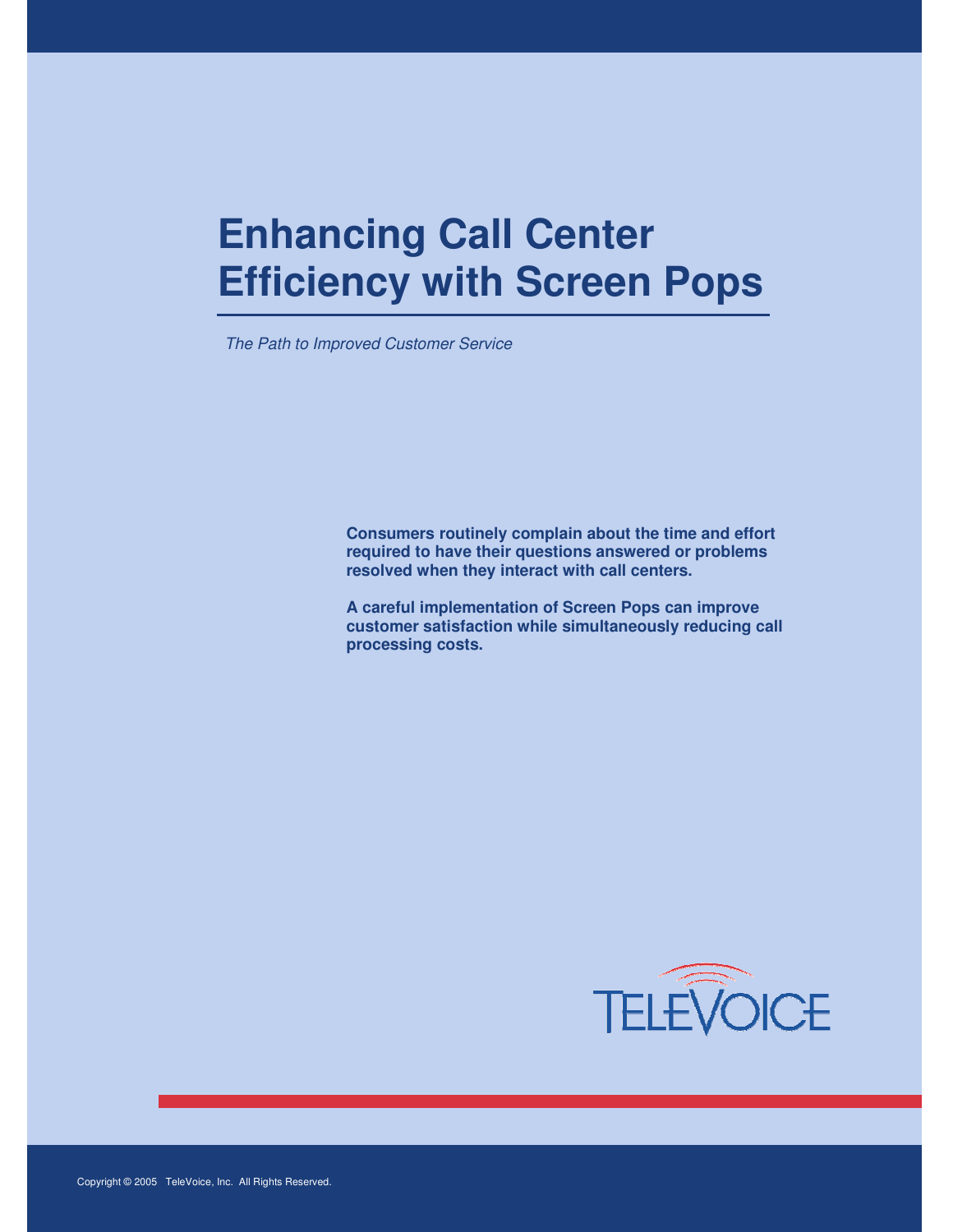# **Table of Contents**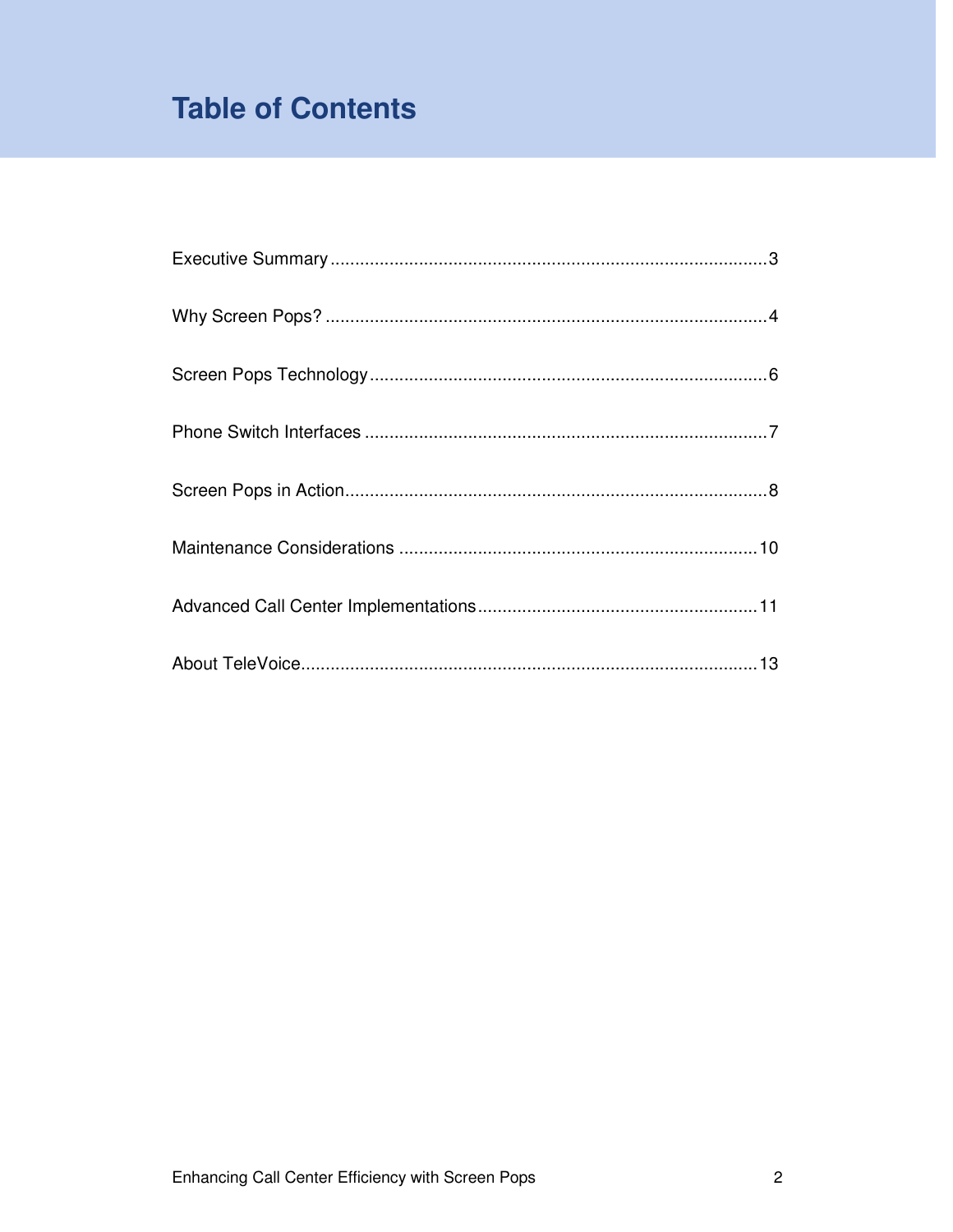### **Executive Summary**

#### **→ Overview**

Recently a national radio talk show host angrily complained that few call centers these days understand customer service. "Why is it," he questioned, "that when I call a customer service center and enter my account number into their automated system that I'm asked for the very same information when I'm transferred to a customer service representative? That's not customer service! That's customer non-service!"

He's right, of course. Few things anger callers more than having to repeatedly identify themselves as their calls are transferred within a call center. But beyond caller frustration, call processing costs are significantly higher when valuable time is taken to re-validate callers. Screen Pop technology, built around Computer Telephony Integration (CTI), provides a proven solution. Once callers are identified, their account information can be transferred with their calls throughout the call center. An appropriate screen



 Ann L. Holland Assistant VP Customer Service

**XX CCO Mortgage** 

of data, pre-populated with the caller's information, is displayed on the Customer Services Representative's desktop each time a new call is received.

Though Screen Pop solutions have been widely available for a number of years, implementation costs have often placed Screen Pops out of the reach of most small and mid-sized call centers. Today, however, affordable Screen Pop solutions provide demonstrable ROI, with payback periods generally measured in less than 12 months.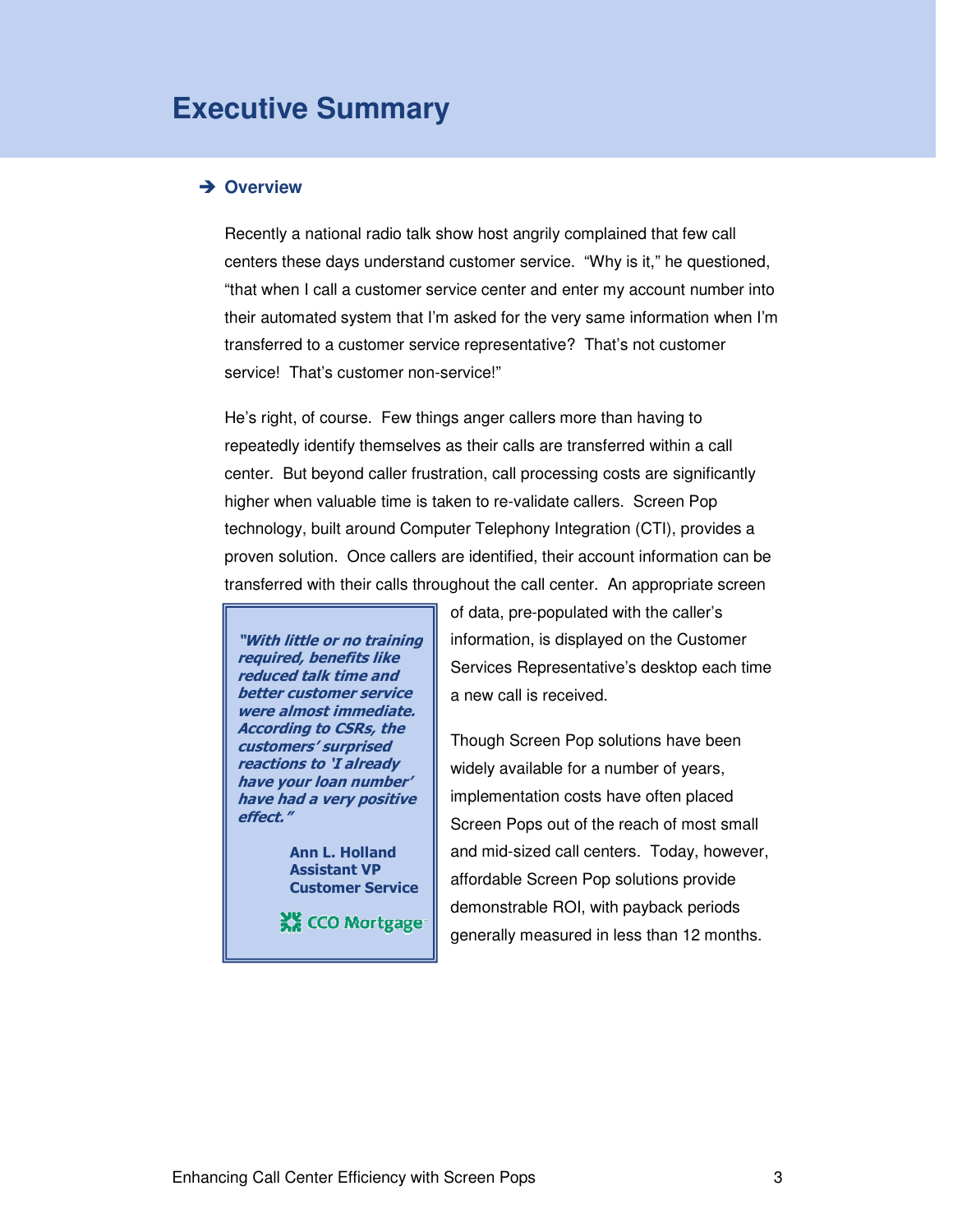## **Why Screen Pops?**

#### **→ Reduced Average Length of Call**

Often unnoticed in call centers is the amount of time wasted in repeatedly asking callers for identifying information such as account numbers. In most call centers, agents take 15-20 seconds to greet the caller, ask for the caller's account number, key it into their workstation, and receive a screen with the caller's information.

The cost savings of recovering those 15-20 seconds per call can be very significant. Measuring the savings is simple.

For example, assume a call center with 100 agents, each handling 100 calls per day. That's a total of 10,000 calls per day. Saving 15 seconds per call represents total agent time of 2,500 minutes per day. Assuming 300 work days per year and an average loaded hourly cost of \$20 per agent, the annual cost savings with Screen Pops totals approximately \$250,000!



Use the Cost Savings Worksheet (Fig. 1) below to determine the potential cost savings from implementing Screen Pops in your call center.

#### **→ Increased Customer Satisfaction**

Improving Customer Satisfaction levels is critical to improving the overall efficiency of any call center. The higher the level of dissatisfaction among your callers, the longer the average length of call as callers take time to air their frustrations. Call centers using Screen Pops eliminate one of the most common consumer complaints and demonstrate a high level of interest in serving their customers.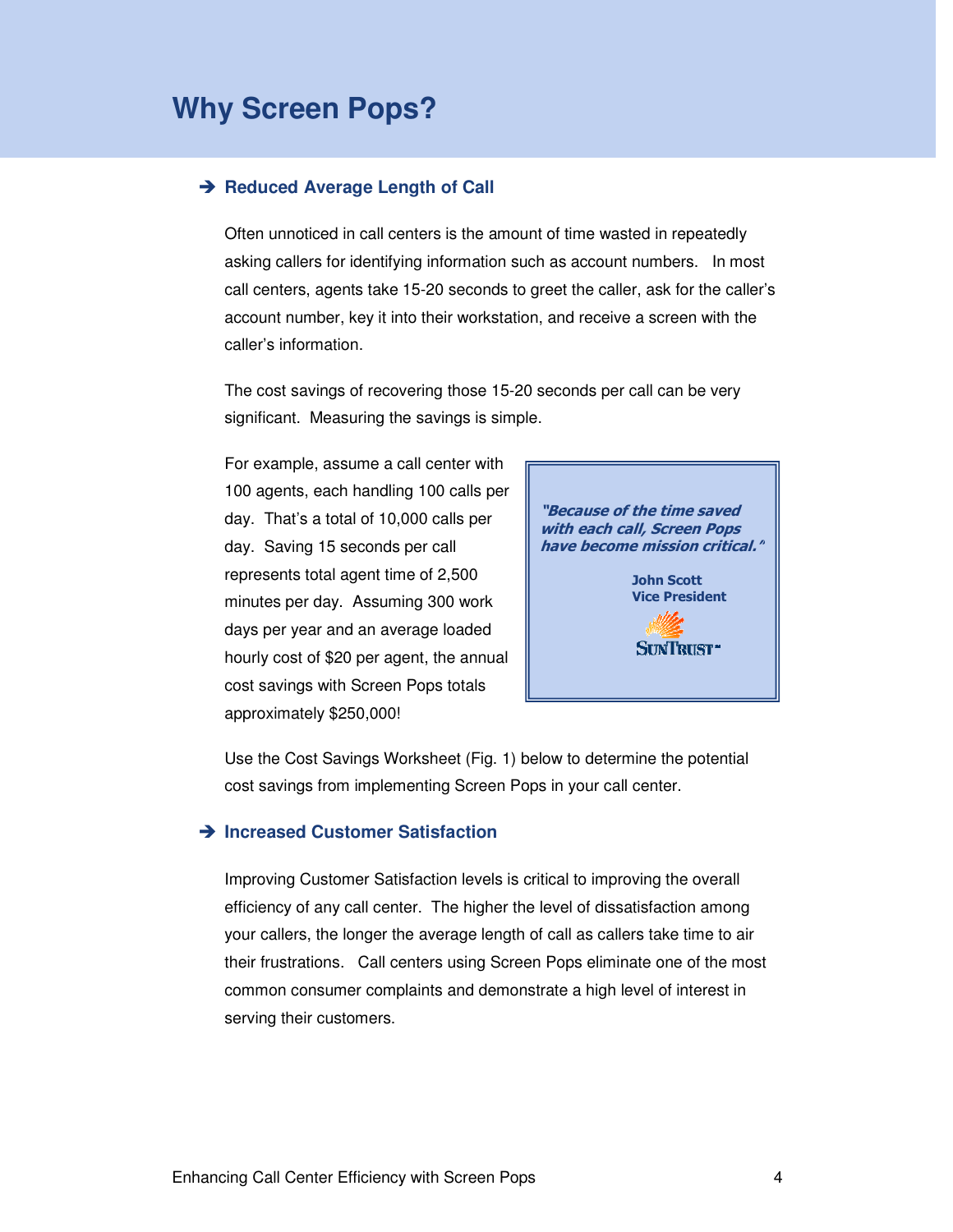Screen Pops help to break the dangerous cycle of customer frustration which breeds declining levels of customer service. Agents who must frequently bear the brunt of caller frustration often grow discouraged, and their performance suffers.

### **Improved Agent Performance**

Quality service breeds quality service. When agents know their call center is committed to a higher level of customer service, their own performance tends to rise to the higher expectation. The result? Increased levels of customer retention and increased follow-on sales.

| Fig. 1: Cost Savings Worksheet |                                                                               |                                 |                        |
|--------------------------------|-------------------------------------------------------------------------------|---------------------------------|------------------------|
|                                |                                                                               | <b>Sample</b><br><b>Numbers</b> | Your<br><b>Numbers</b> |
| 1                              | Total calls handled daily by your call<br>center agents                       | 10,000                          |                        |
| $\overline{2}$                 | Multiply #1 by 15 to get minimum<br>number of seconds wasted each day         | 150,000                         |                        |
| 3                              | Divide #2 by 3600 seconds/hour to get<br>the number of hours wasted each day  | 41.67                           |                        |
| 4                              | Your loaded hourly agent cost                                                 | \$20.00                         |                        |
| 5                              | Multiply #3 by #4 to see how much you<br>would save each day with Screen Pops | \$833.40                        |                        |
| 6                              | Your number of workdays per year                                              | 300                             |                        |
| $\overline{7}$                 | Multiply #5 by #6 to see your total<br>annualized savings                     | \$250,020                       |                        |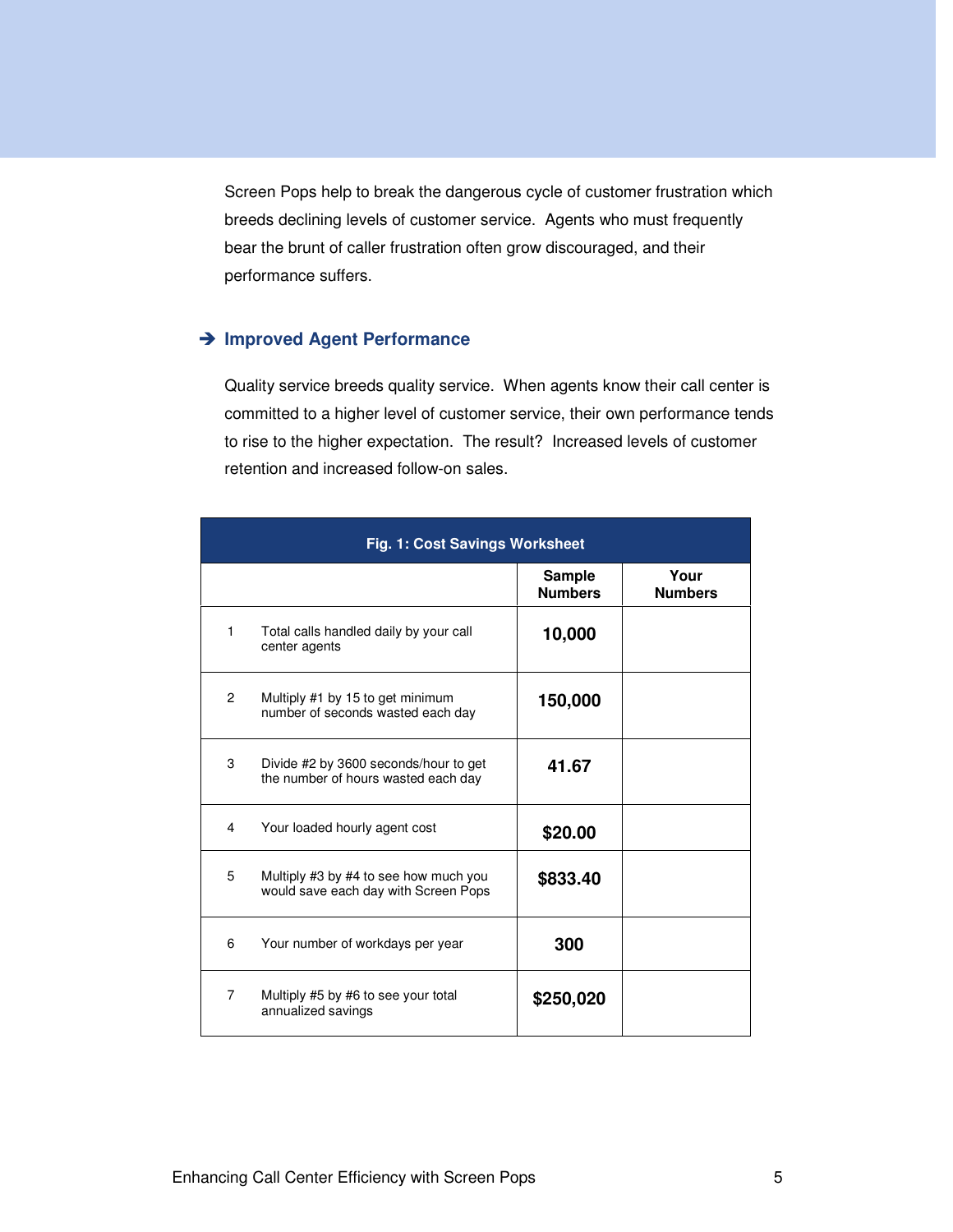## **Screen Pops Technology**

#### **Technology Overview**

Typical call centers make use of a variety of technologies, typically from several different vendors. These include the telephone switch, ACD, IVR (interactive voice response) system, desktop phones, and PC workstations using local or hosted software applications. The challenge of a successful Screen Pops implementation is to communicate with these disparate systems and consistently link caller account information with each call.

A CTI (Computer Telephony Integration) server manages the behind-thescenes communications. The CTI Server:

- $\rightarrow$  Interfacing with the phone switch, tracks the movement of calls throughout the call center.
- → Where appropriate, associates ANI or DNIS with the call.
- → Where appropriate, receives identifying data from the IVR system (account number, job number, etc.) and associates that data with the call.
- $\rightarrow$  Provides necessary caller data to the CSR workstation to allow a screen to pop when a new call is received by the CSR.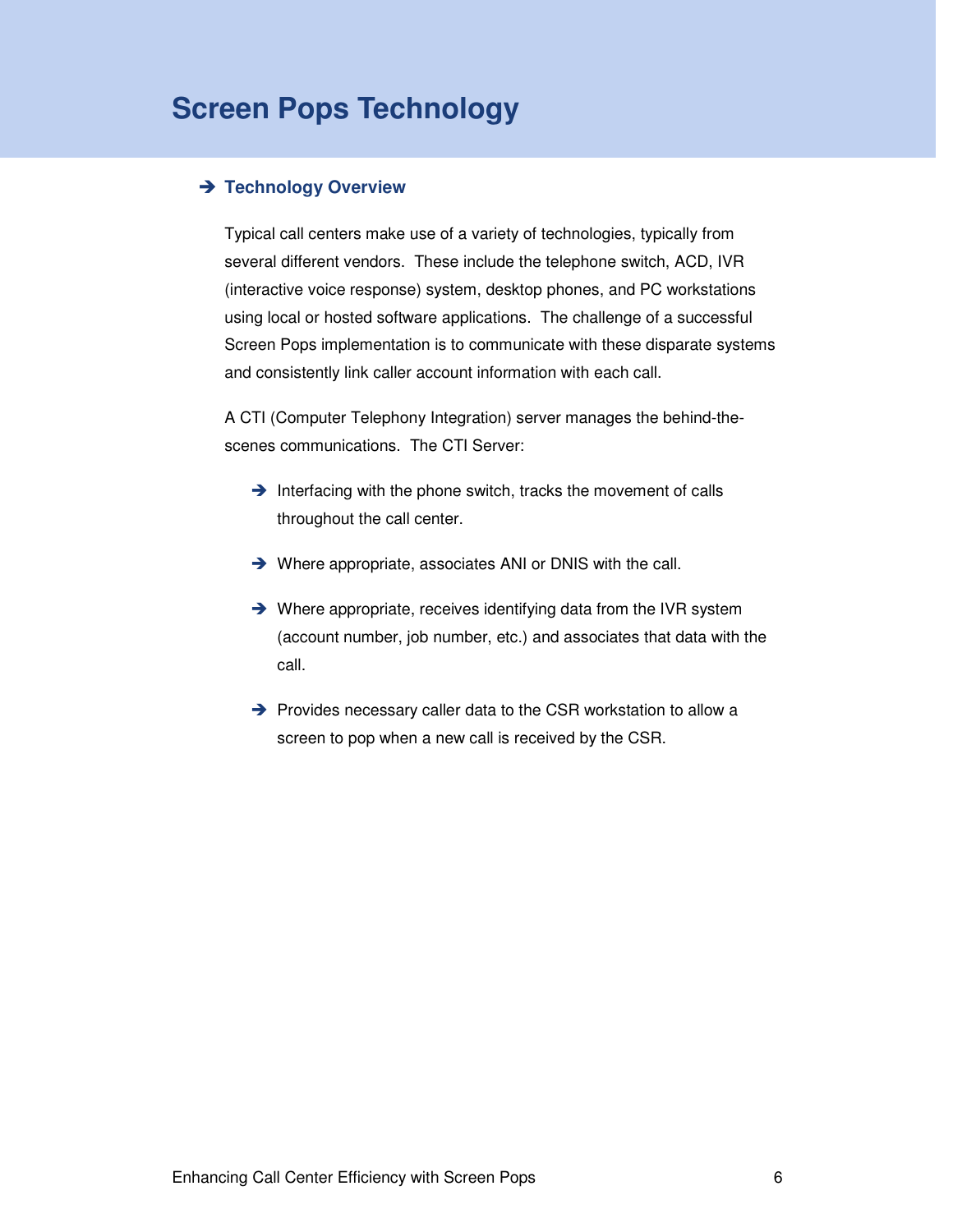### **→ CTI Compatibility**

Most recent model phone switches are designed to support CTI interfaces using industry standard communications protocols. Increasing industry support of Computer Supported Telecommunications Application (CSTA) protocols ensure stable and consistent CTI interfaces.

In some cases, the installed switch may require a software upgrade to support CTI connectivity.

See Figure 2 for a list of common switches that readily support CTI interfaces.

| <b>Figure 2 - Commonly Supported Switches</b> |                                  |  |  |  |
|-----------------------------------------------|----------------------------------|--|--|--|
| Alcatel OmniPCX 4400                          | Mitel SX-2000 Lite               |  |  |  |
| Avaya DEFINITY G3                             | NEC 2000 & NEC 2400 NEAX IM      |  |  |  |
| Avaya S8700 ECLIPS IP                         | Nortel Meridian                  |  |  |  |
| Avaya INDeX                                   | Nortel DMS100/SL-10              |  |  |  |
| Avaya Tenovis Integral 33X                    | Nortel Matra MC 650              |  |  |  |
| Cisco IPCC                                    | Philips SOPHO iS3000             |  |  |  |
| Comdial DXP/DXP Plus                          | Rockwell Spectrum                |  |  |  |
| Coral ISBX                                    | Rockwell Transcend               |  |  |  |
| Deutsche Telecom Octopus                      | Siemens HICOM 300E               |  |  |  |
| EADS Intercom Telecom M6500                   | Siemens HICOM 150 E Office       |  |  |  |
| Ericsson MD110                                | Siemens HICOM 150H               |  |  |  |
| Inter-Tel Axxess                              | Siemens Hipath 3000, 4000 series |  |  |  |
| Inter-Tel Eclipse                             | Other CSTA-compliant switches    |  |  |  |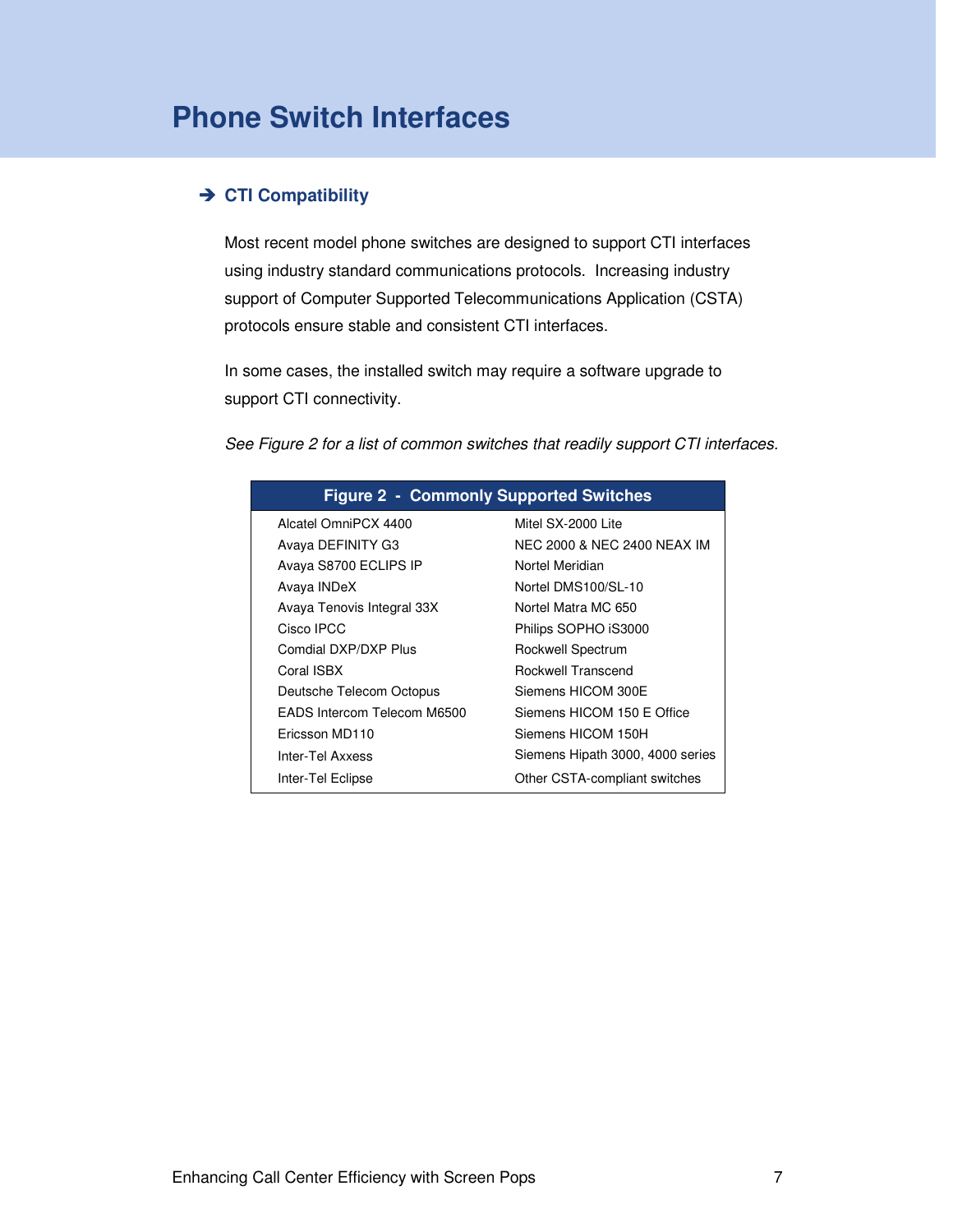### **Screen Pops in Action**

#### **→ Overview**

A successful Screen Pops implementation builds on the Call Center's existing infrastructure, interfacing with the existing phone switch, ACD, IVR system, host computer system(s), and agent workstations. In most cases, only minor changes to an existing IVR application are required to associate caller data captured by the IVR or from carrier signalling (e.g. ANI, DNIS) with each call.

Figure 3 illustrates typical call processes in a Screen Pop enabled call center.



#### **Agent Desktop Software**

At the agent desktop, a small software application triggers the Screen Pop when a call arrives at the agent's phone. This workstation software can often be modified in an endless variety of ways to meet the specific needs of the call center and individual agents.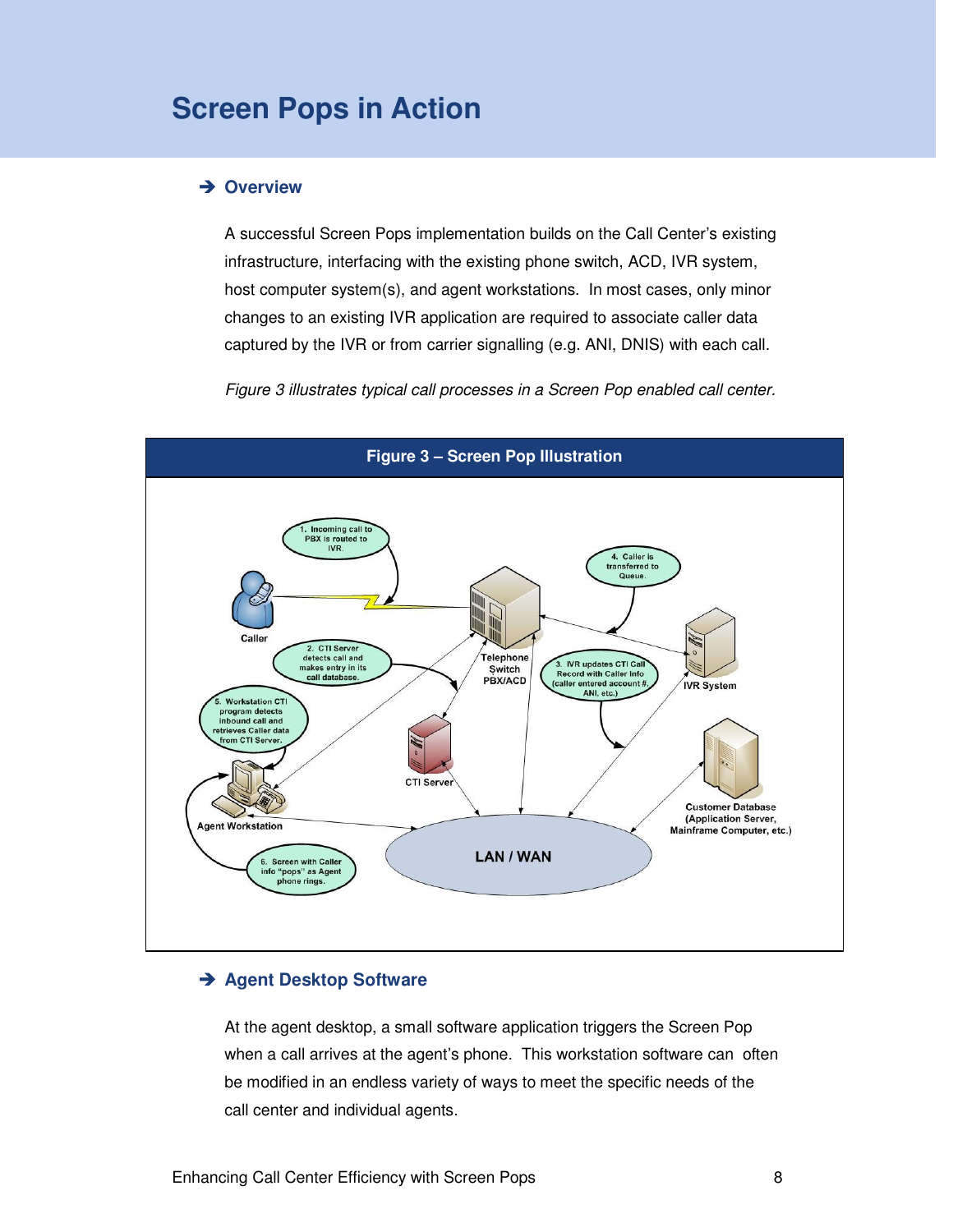For example, the screen that is popped on the arrival of a call may be defined separately for each agent (as well as defined by caller criteria). Softphone capabilities may be included, allowing agents to transfer calls to queues or extensions with a mouse click.

In the implementation of agent workstation software, consideration should always be given to real world work flow issues. For example, if a call is received while an agent is entering wrap up comments from the previous call, a Screen Pop could disrupt the agent's work. Instead, the agent should be notified that a Screen Pop is available when the agent chooses (with a mouse click) to receive it.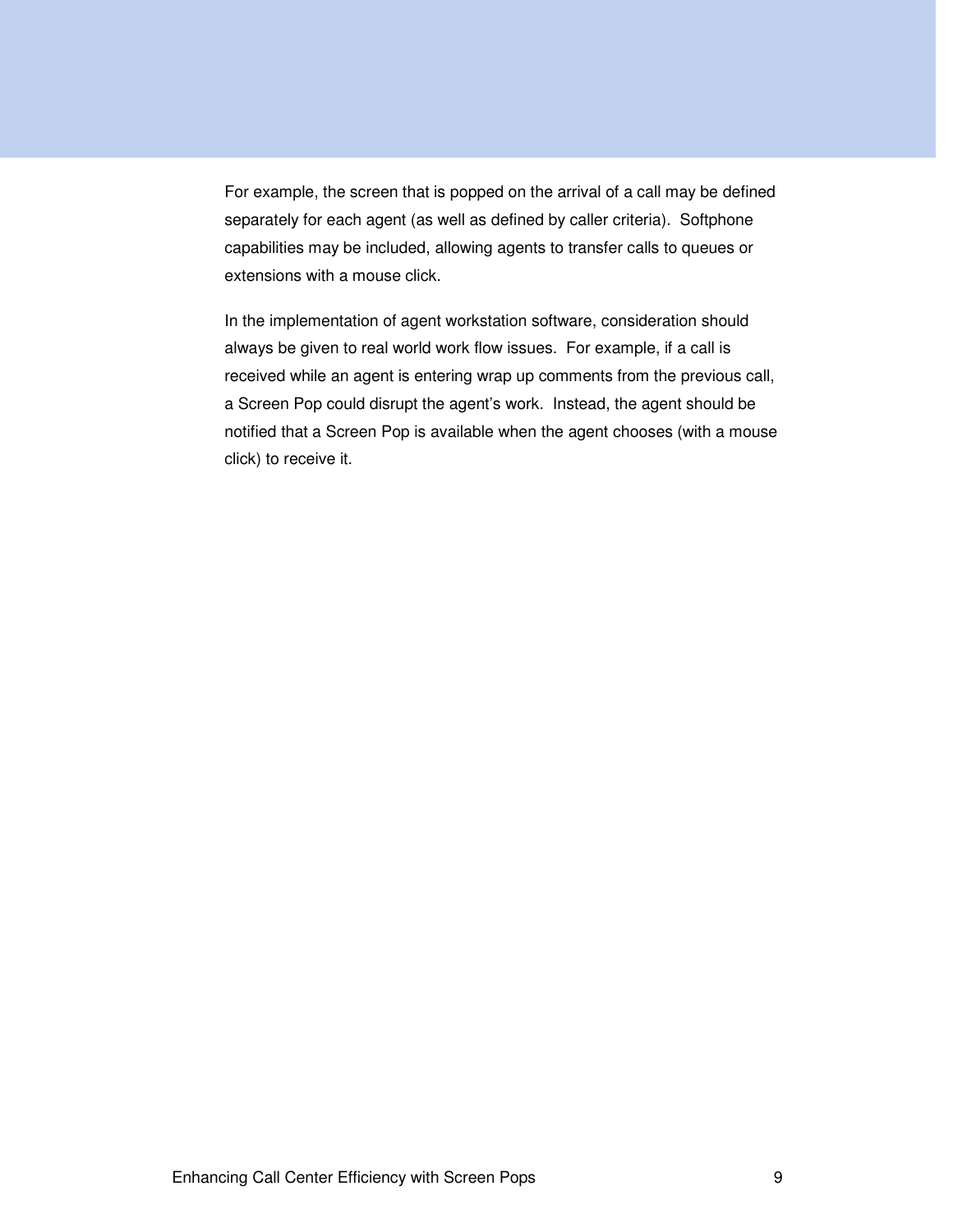#### **→ Software and Configuration Management**

Once in place, Screen Pop implementations tend to be easy for IT groups to maintain. Like other servers, your CTI Screen Pop server should always be protected by anti-virus software. Likewise, operating system service packs should be kept up to date.

From time to time, changes in the IVR application, the switch configuration, or agent workstation applications may necessitate changes to the Screen Pops application. As changes to elements of your Call Center architecture are planned, be sure to consider the impact on your Screen Pops application. Generally, these changes require only minor adjustments to the Screen Pops application. However, if you fail to include your Screen Pops application in your planning, your agents may lose Screen Pops functionality until necessary changes are implemented.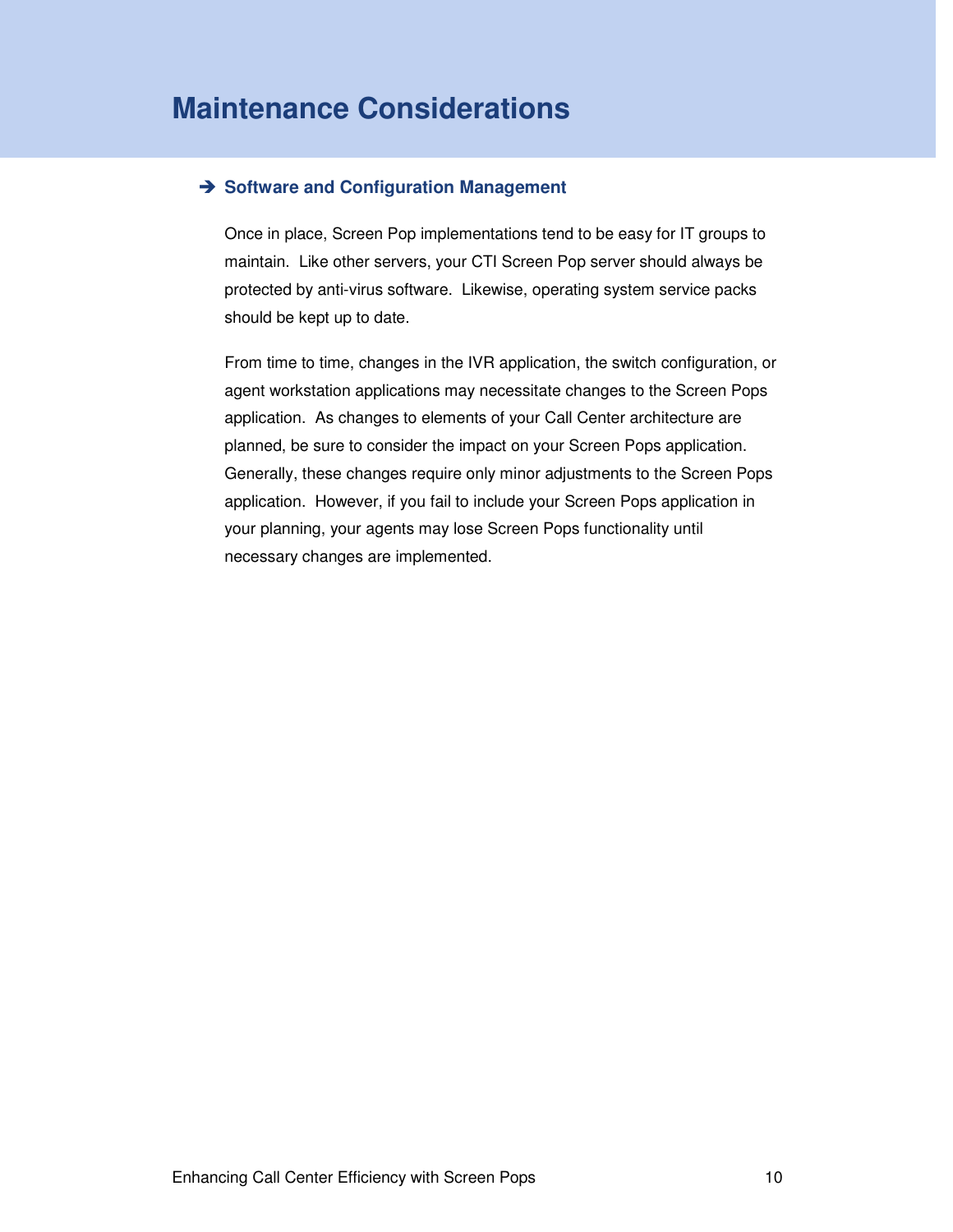### **Advanced Call Center Implementations**

With Screen Pops implemented in a Call Center, advanced CTI modules may be readily added. Building on the CTI infrastructure, these modules can further increase call center efficiency and improve customer satisfaction.

#### $\rightarrow$  **IVR PassBack™**

Sometimes referred to as a reverse Screen Pop, IVR PassBack™ allows agents to gracefully return callers to the IVR to complete self service functions.

For example, if a caller asks an agent to process an ACH payment, the agent may inform the caller that that service will cost \$15 if processed by an agent, but only \$12 if processed by the IVR. If the caller elects to use the IVR, the agent can select "IVR – ACH payment" from a pull down menu and transfer the call. When the call arrives at the IVR system, the system is able to retrieve the caller's account number, the desired function, and other pertinent caller information from the CTI server. The caller is immediately directed to the appropriate place in the IVR application without having to re-enter his account number or select "ACH payment" from a menu of choices. Selfservice utilization and caller satisfaction rise rapidly with judicious use of IVR PassBack™.

Implementation of IVR PassBack requires modification of both the IVR application and the agent workstation software.

#### **→ Call Recording**

Increasingly, call centers seek to record some portion of their calls for quality control or other purposes. Call Recording solutions often take advantage of the CTI infrastructure to trigger call recording and associate recorded audio with call specific data (date, time, agent, caller account number, caller phone number, etc.).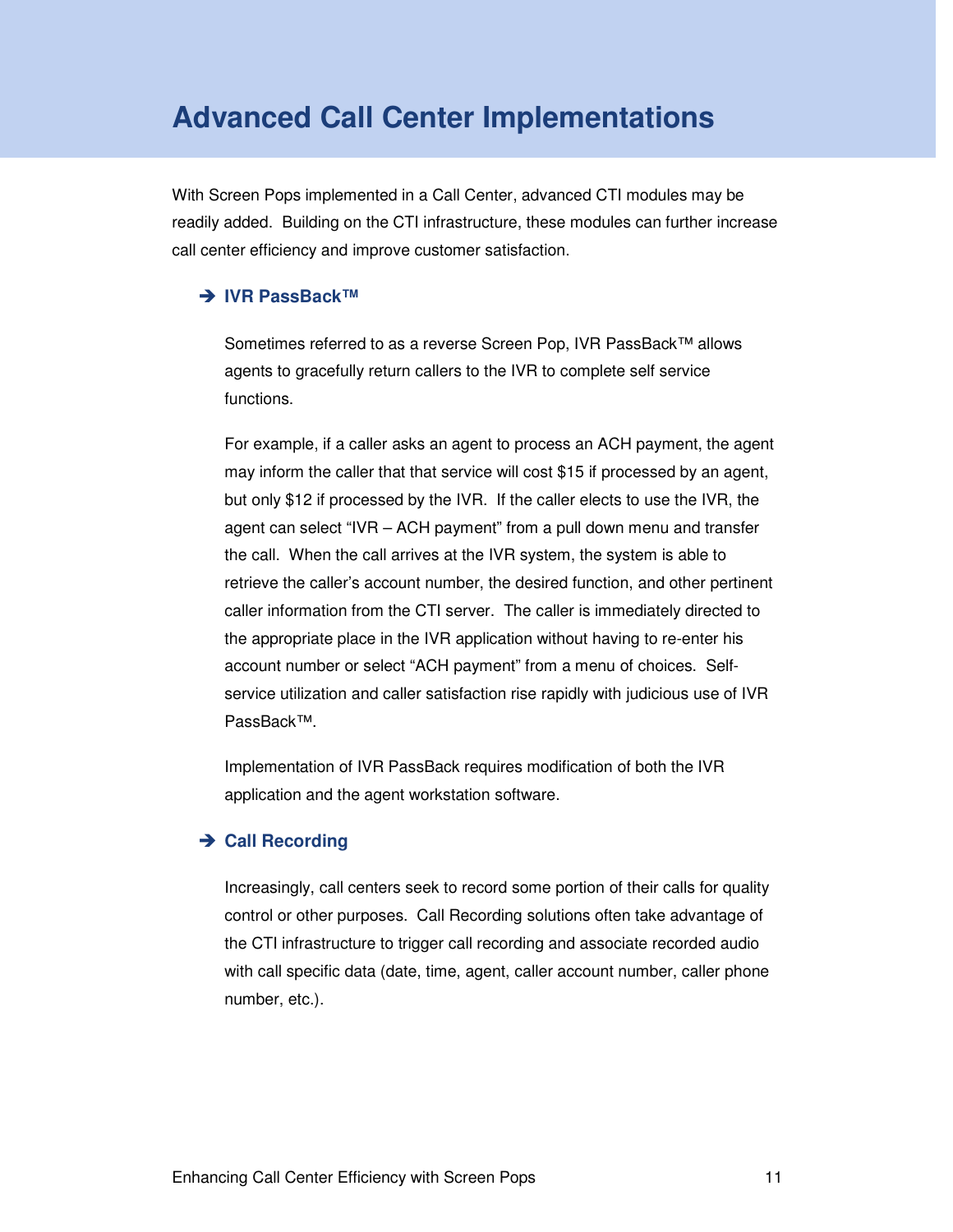#### **→ Multi-site Call Centers**

Multi-site Call Centers sometimes face additional challenges when calls must be transferred from one center to another. Frequently, switches, ACDs and IVR systems from different vendors are installed in the various call centers. Enterprise CTI implementations can unify disparate components of the telephony infrastructure, yielding an otherwise unattainable level of operational efficiency.

#### **→ Enhanced Call Center Reporting**

Some switches and ACDs deliver limited management reports restricting the ability of call center managers to fully analyze the performance of workgroups and individual agents. Because the CTI server monitors call activity throughout the call center, advance reporting is often available. Data on each call is saved to a central database and standardized or custom reports can be readily generated.

#### **→ Real-time Call Center Views**

As with Enhanced Call Center Reporting, CTI supported Real-time Call Center Views can often provide enhanced functionality that some switches or ACD are unable to deliver. Typically, this type of enhanced CTI functionality provides supervisors a graphical view of all agents in a call center or workgroup. Supervisor displays can include a variety of data, including agent status, length of time in current status, number of calls processed, average length of call and other important data.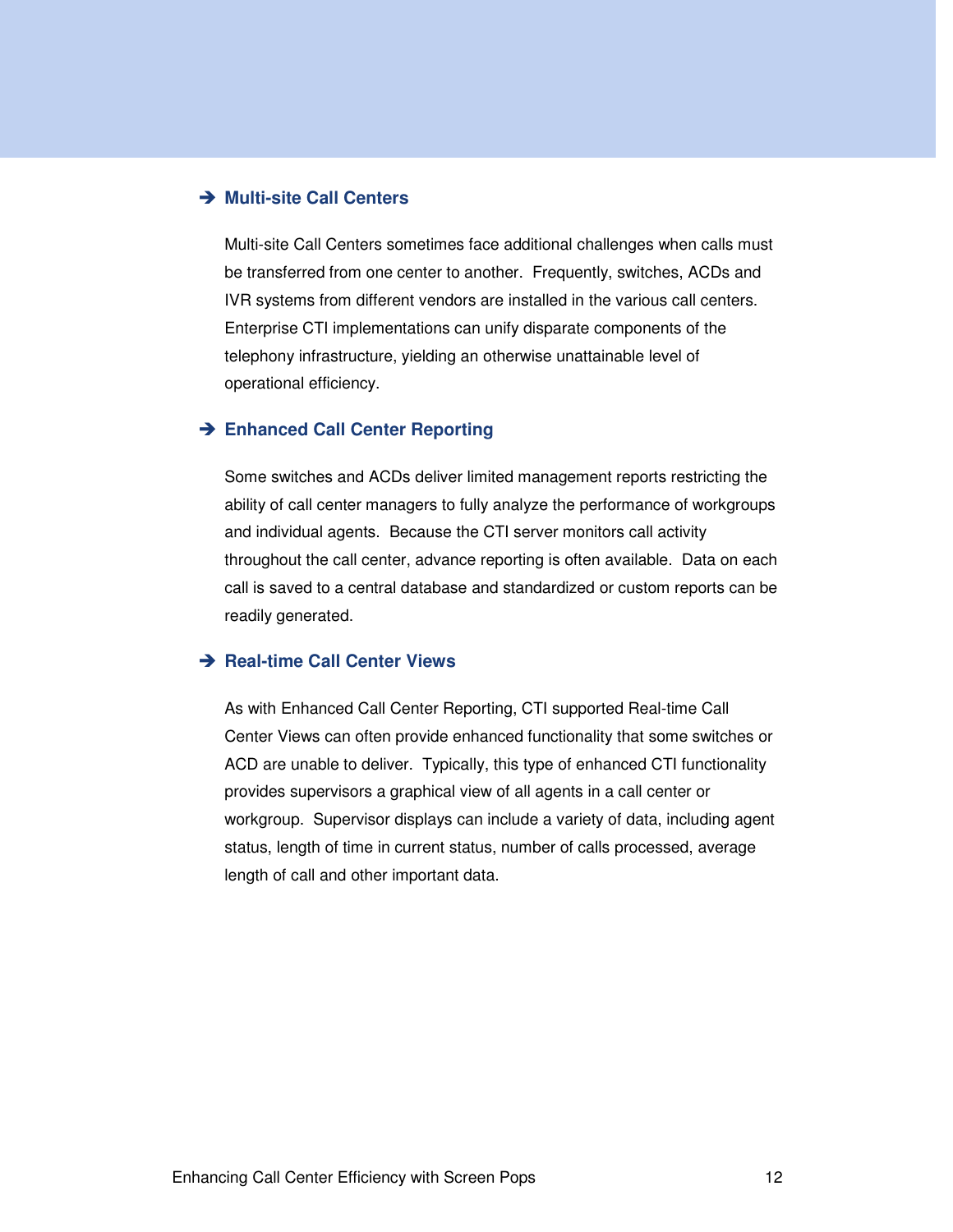## **About TeleVoice**

TeleVoice is a premier provider of customized IVR and CTI applications. Since 1986, TeleVoice systems have served the needs of hundreds of companies throughout North America. From Fortune 500 giants to small businesses, TeleVoice has delivered customized solutions that get the most out of today's powerful telephony technologies.

 The TeleVoice team of experienced consultants, programmers, developers, and installers are the best in the business. Our experience and innovation combine to produce real results for you. On time and within your budget.

 Whether you need an enterprise-wide CTI implementation to provide Screen Pops to multiple call centers or a customized IVR solution that's designed around industry best practices, TeleVoice is the answer. Blend our experience and innovation with your knowledge of your business, and we'll have you on the path to improved service levels.

#### **Contact TeleVoice**

**TeleVoice, Inc. 10497 Town & Country Way Suite 500 Houston, TX 77024 281-497-8000 sales@televoice.com**